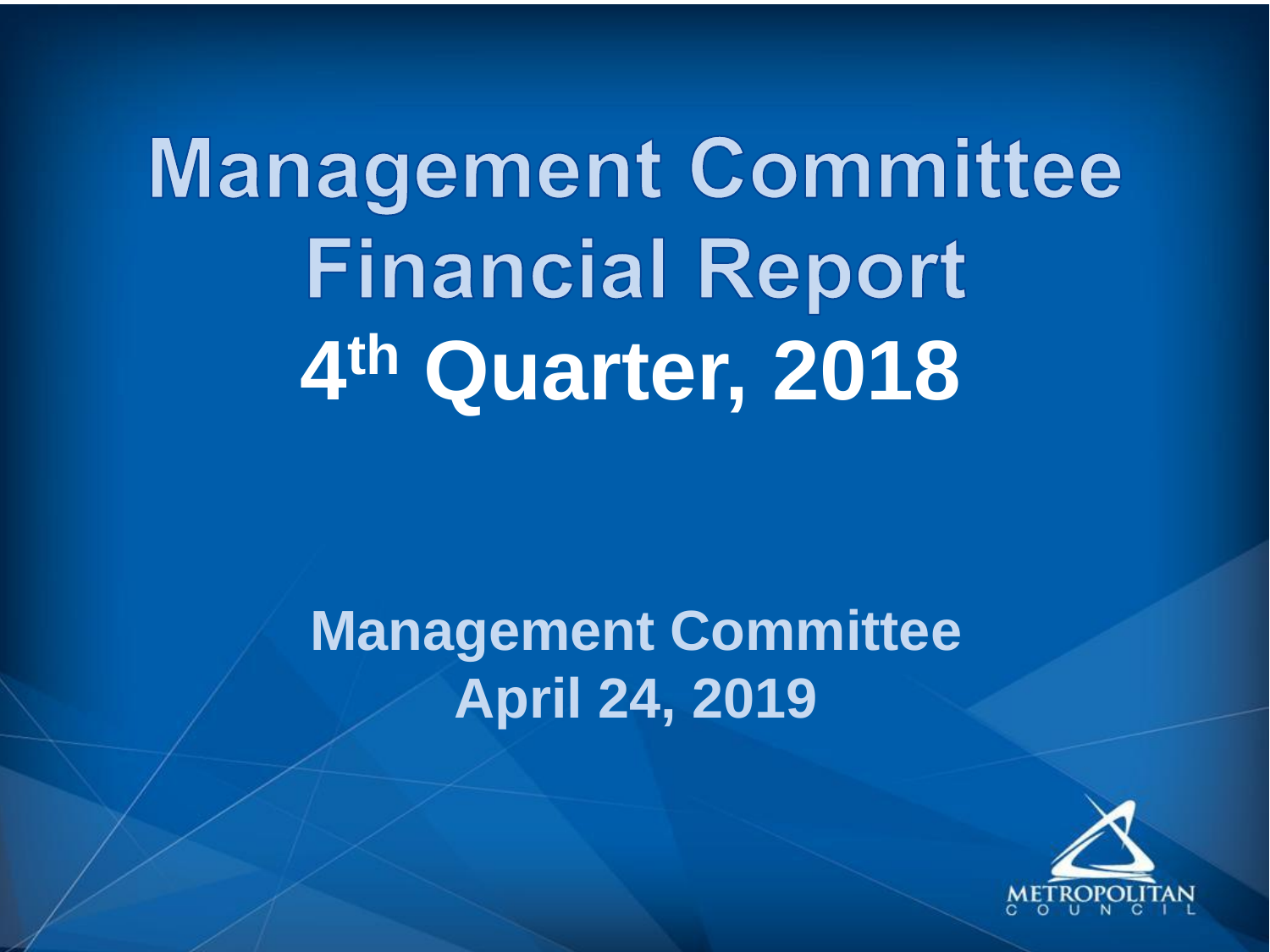## **Operating Reserves**

|                                                                                         | 2018 Year-End<br><b>Reserve</b> |                      | <b>Minimum</b><br><b>Target</b> | <b>Target</b><br>$\%$ |
|-----------------------------------------------------------------------------------------|---------------------------------|----------------------|---------------------------------|-----------------------|
| <b>General Fund</b>                                                                     | \$11,407                        |                      | $\mathcal{S}$<br>7,126          | 10%                   |
| <b>HRA</b>                                                                              | 7,100                           | $\blacktriangledown$ | 5,780                           | 8.3%                  |
| Environmental<br><b>Services</b>                                                        | 37,103                          | V                    | 13,116                          | 10%                   |
| <b>Metro Transit</b><br><b>Bus</b><br><b>Light Rail</b><br><b>Commuter Rail</b>         | 83,744<br>13,610<br>5,460       |                      | 27,150<br>6,461<br>1,622        | 8.3-12.5%             |
| <b>MTS</b><br><b>Trans Planning</b><br><b>Metro Mobility</b><br><b>Contracted Svcs.</b> | 4,957<br>18,001<br>7,708        |                      | 3,116<br>7,679<br>2,907         | 31.5%<br>10%<br>10%   |

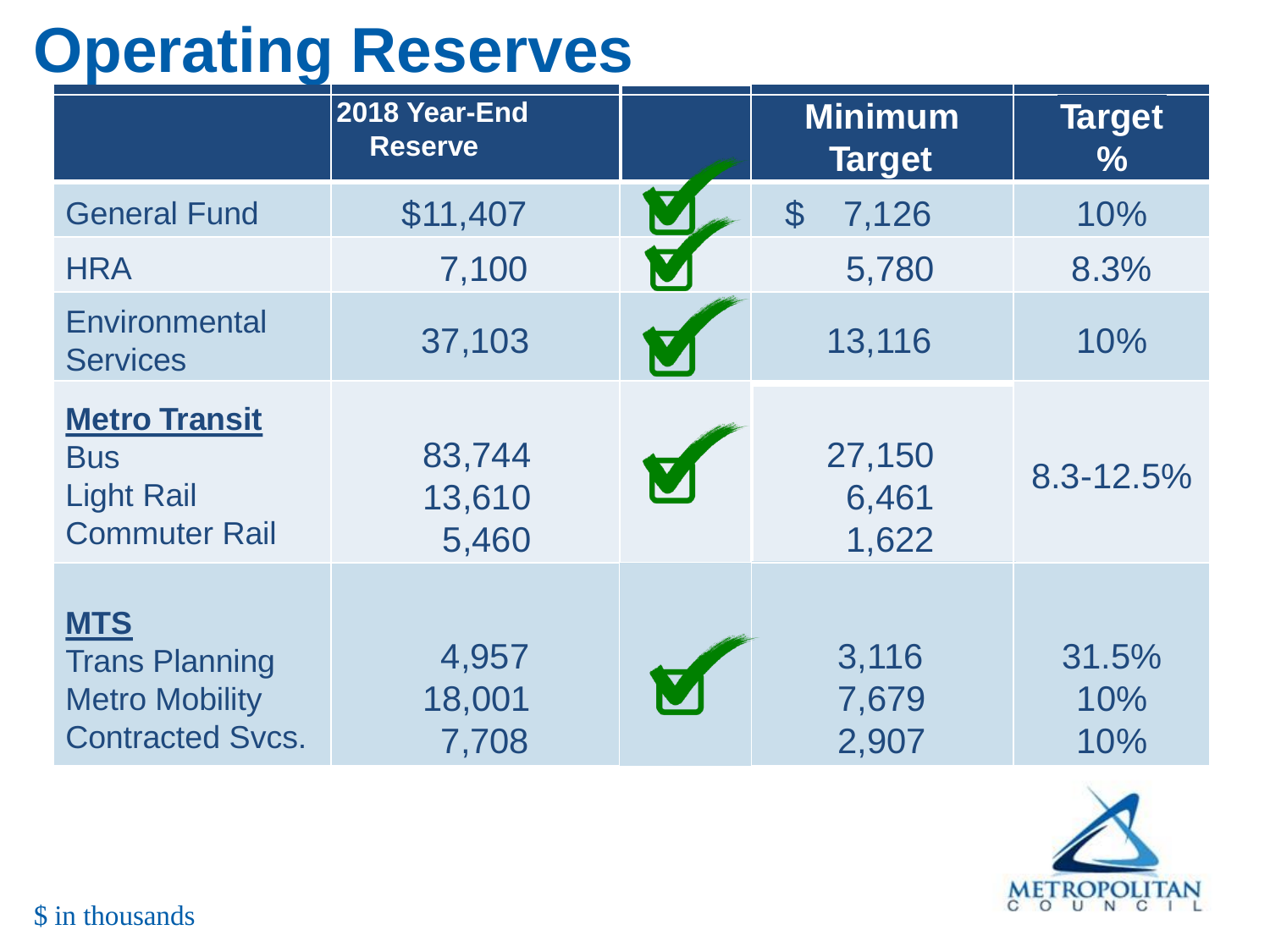## **General Fund Operating**

|                                   | 2018 Budget                    | $\frac{6}{6}$<br><b>Budget</b> | <b>2018 Year-</b><br><b>End Actuals</b> | Variance |
|-----------------------------------|--------------------------------|--------------------------------|-----------------------------------------|----------|
| <b>Revenues</b>                   | 15,747<br>$\mathfrak{F}% _{0}$ | 104%                           | 16,311                                  | 564      |
| <b>Expenses</b>                   | 71,257                         | 92%                            | 65,480                                  | 5,777    |
| <b>Transfers</b>                  | 54,047                         | 96%                            | 51,961                                  | (2,086)  |
| Change                            | (1, 463)                       |                                | 2,792                                   | 4,255    |
| <b>Beg Balance</b>                |                                |                                | 18,774                                  |          |
| <b>Assigned/Committed Balance</b> |                                |                                | (4, 761)                                |          |
| <b>Carry Over - Amendment</b>     |                                |                                | (5, 398)                                |          |
| <b>Ending Reserve Balance</b>     |                                |                                | $\mathcal{C}$<br>11,407                 |          |
| <b>Target</b>                     |                                |                                | $\mathcal{C}$<br>7,126                  |          |

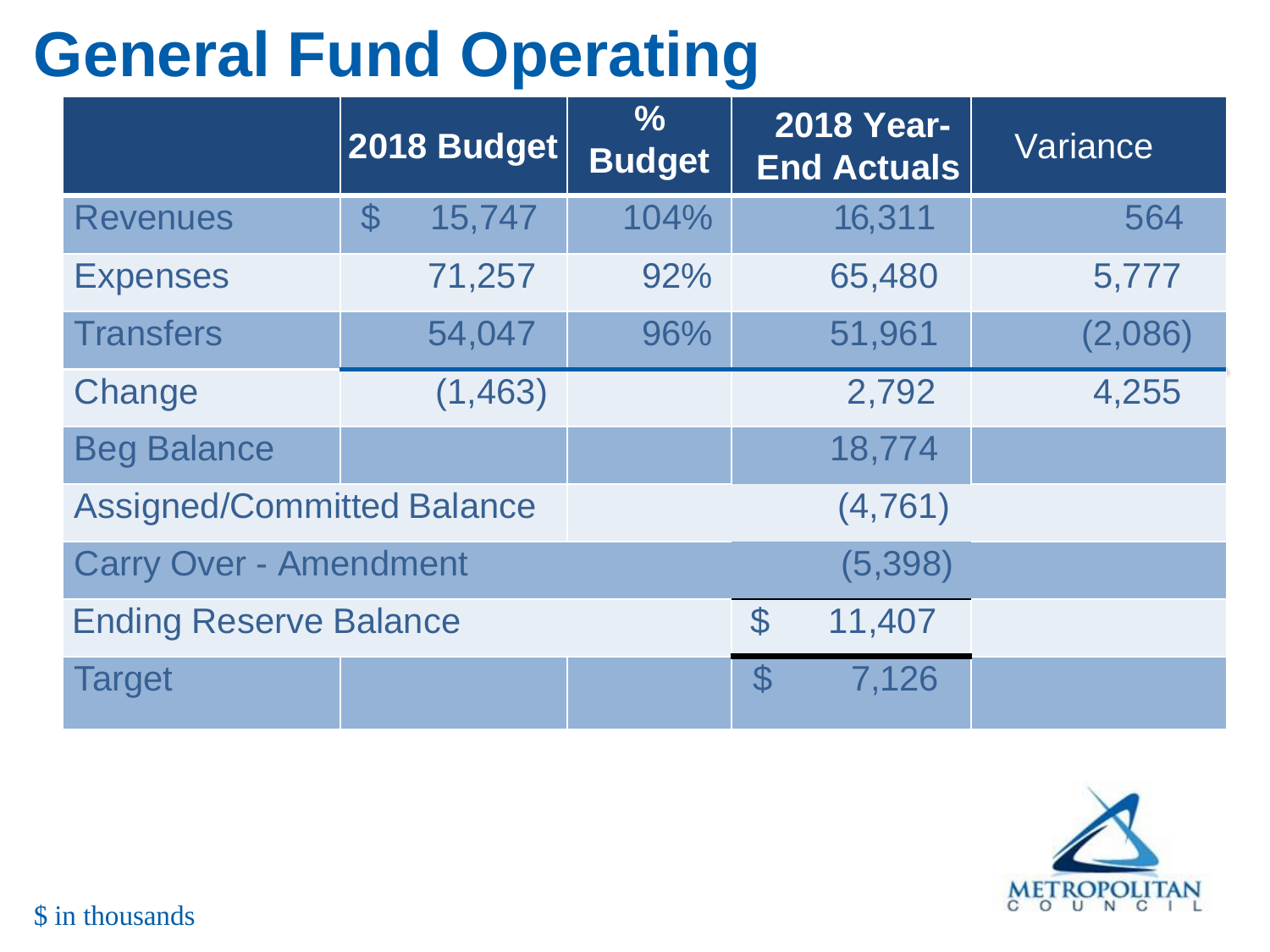#### **General Fund Operating**

| <b>Assigned/Committed Balances</b>              | <b>Projected</b><br><b>Year End</b> |
|-------------------------------------------------|-------------------------------------|
| <b>Risk: Self Insure (Errors and Omissions)</b> | \$1,500                             |
| <b>Compensated Absences (Accrued Leave)</b>     | 2,809                               |
| <b>Regional Water Supply Program</b>            | 452                                 |
|                                                 | \$4.761                             |

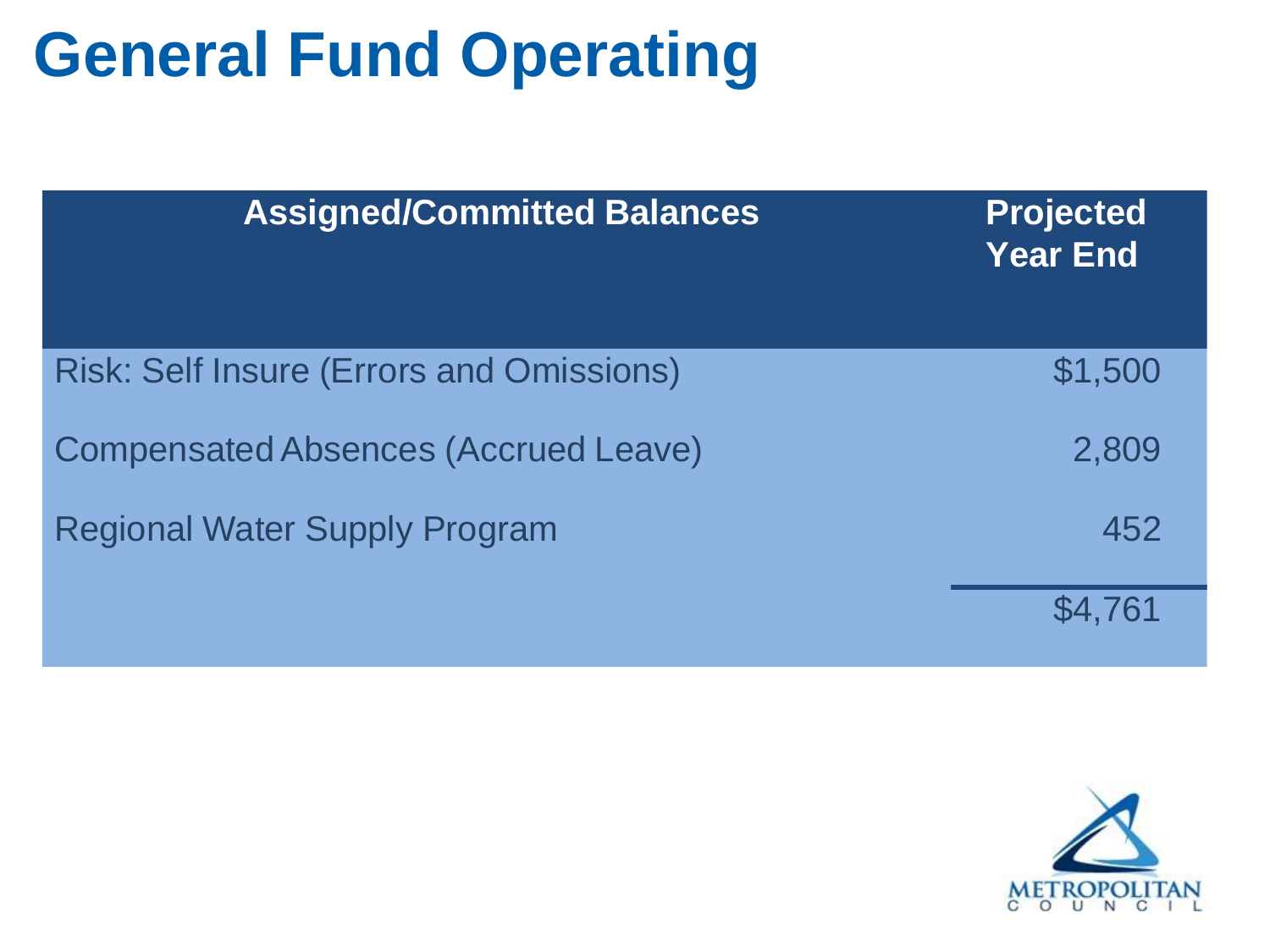# **Environmental Services Operating**

|                               | 2018 Budget          | $\frac{6}{6}$<br><b>Budget</b> | <b>2018 Year-</b><br><b>End Actuals</b> | <b>Variance</b> |
|-------------------------------|----------------------|--------------------------------|-----------------------------------------|-----------------|
| <b>Revenues</b>               | 236,483<br>${\bf 3}$ | 103%                           | 243,598                                 | 7,115           |
| <b>Expenses</b>               | 131,161              | 97%                            | 127,022                                 | 4,139           |
| <b>Transfers</b>              | (113, 492)           | 99%                            | (112, 588)                              | 904             |
| Change                        | (8, 170)             |                                | 3,988                                   | 12,158          |
| <b>Beg Balance</b>            |                      |                                | 33,115                                  |                 |
| <b>Ending Reserve Balance</b> |                      |                                | 37,103*<br>$\mathcal{S}$                |                 |
|                               |                      |                                |                                         |                 |
| <b>Target</b>                 |                      |                                | $\mathfrak{F}$<br>13,116                |                 |

❖ \$2.1M of reserve balance is for water supply planning

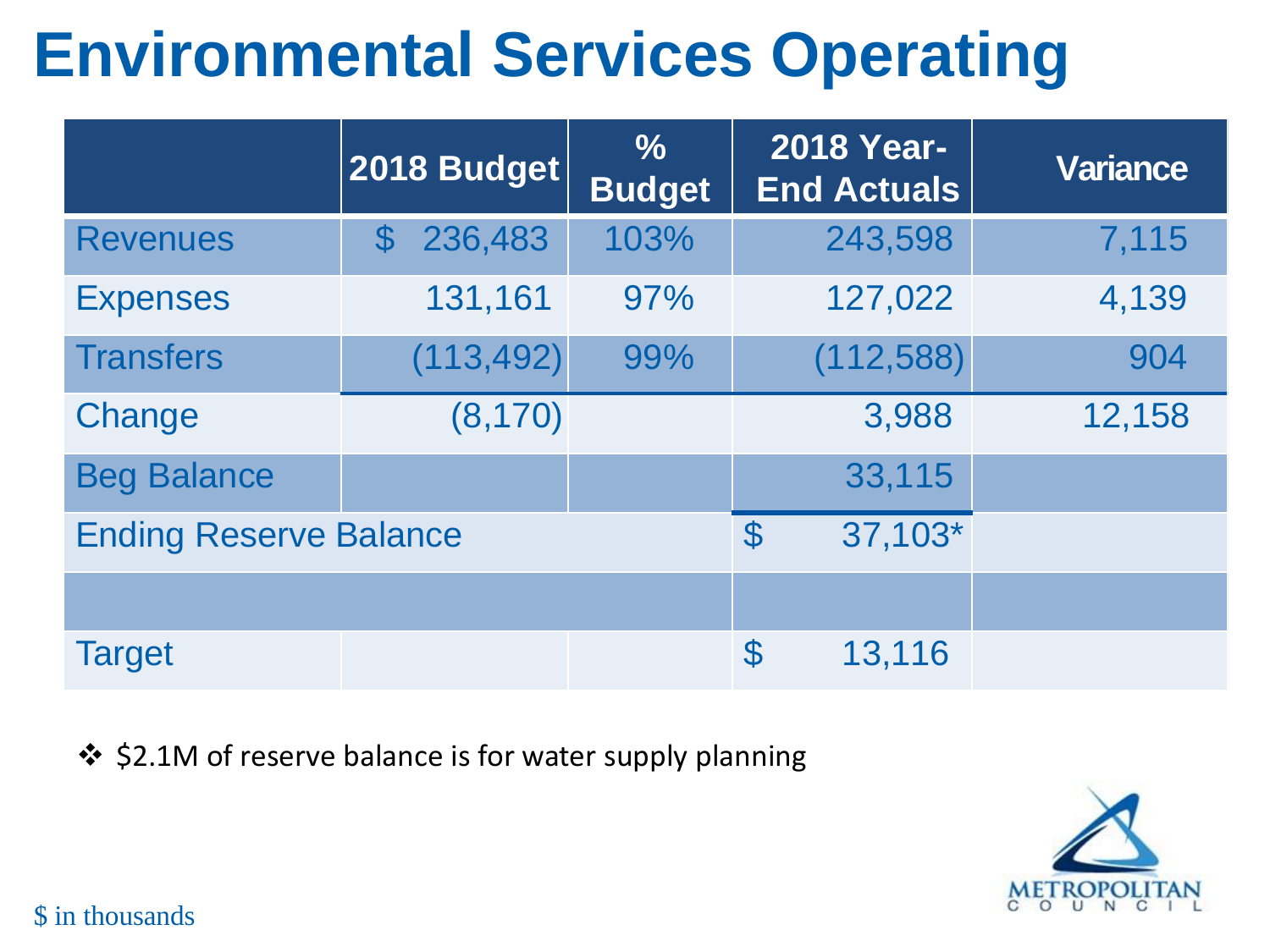#### **SAC Units Recovery**



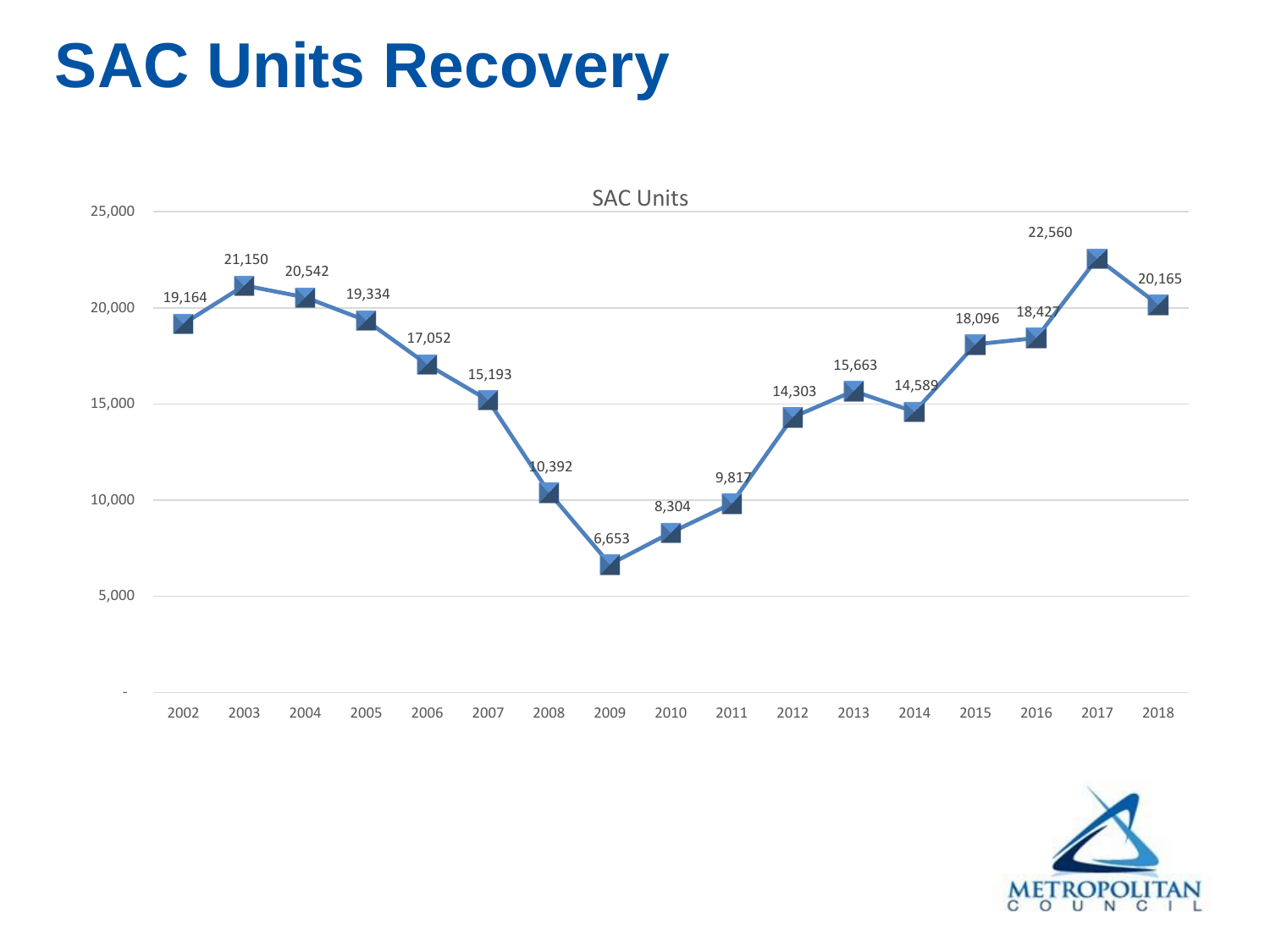#### **SAC Reserve Balance**



**SAC RESERVE**

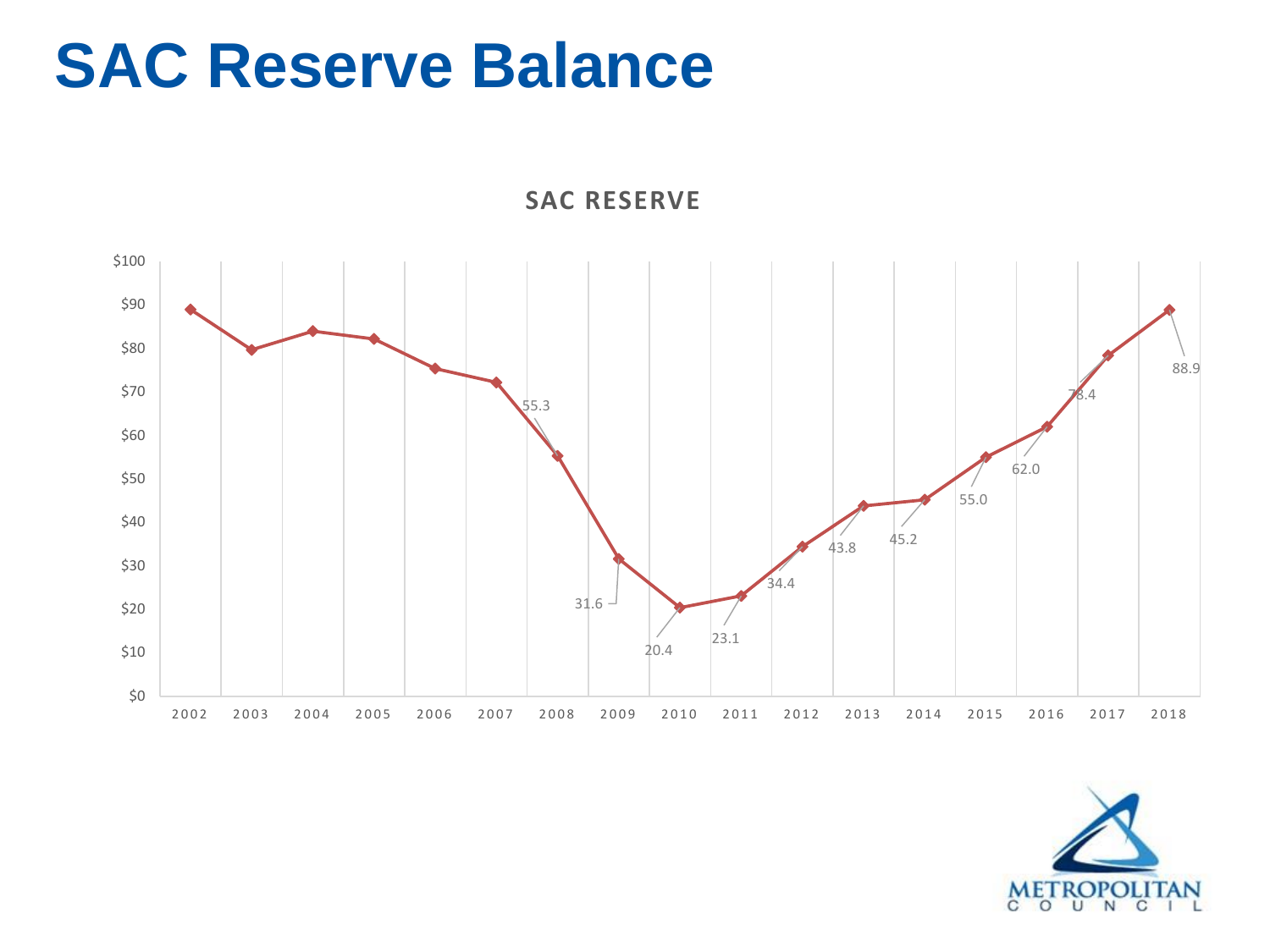#### **Motor Vehicle Sales Tax Revenues**



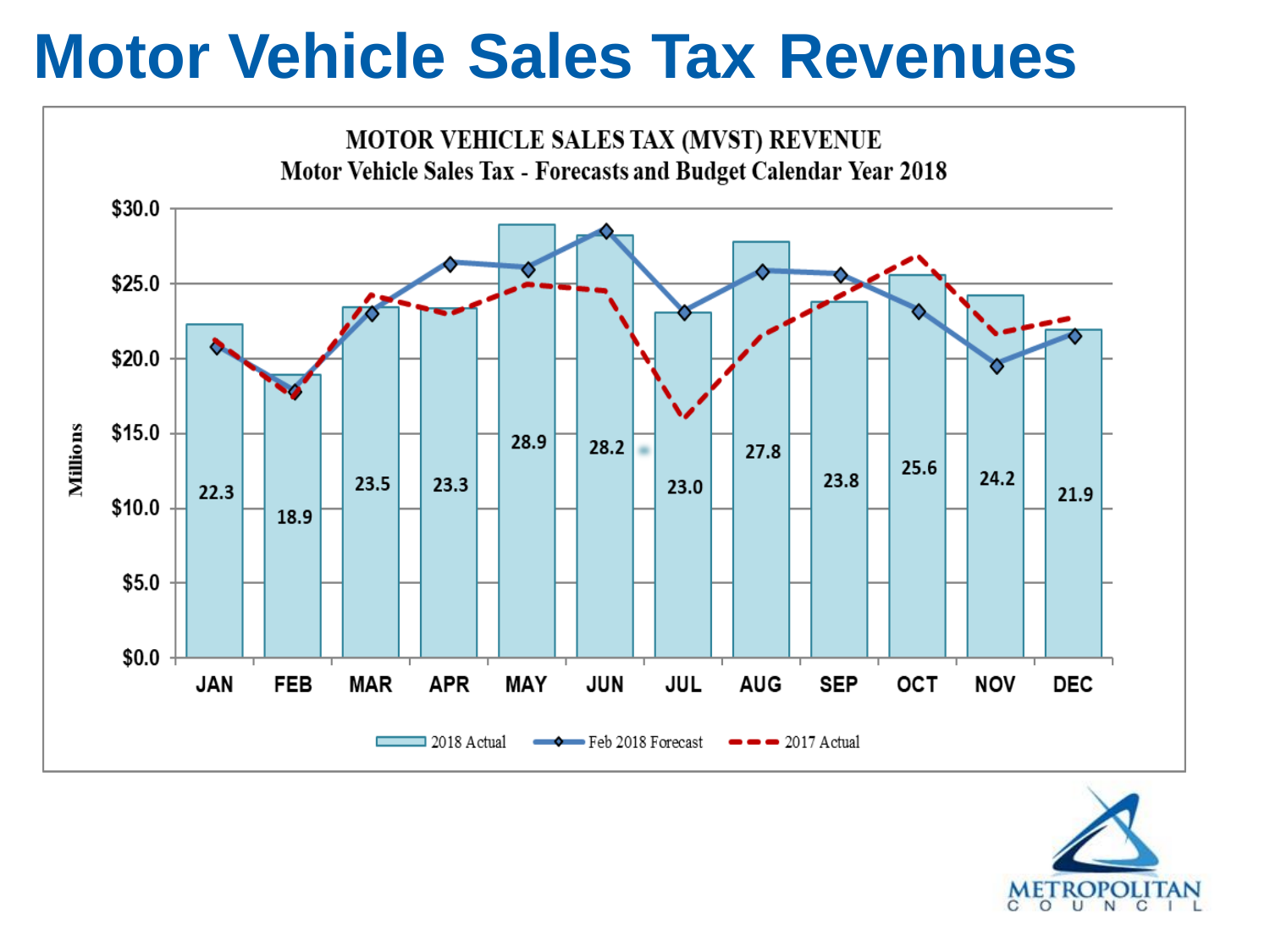#### **Motor Vehicle Sales Tax Reserve Balance**



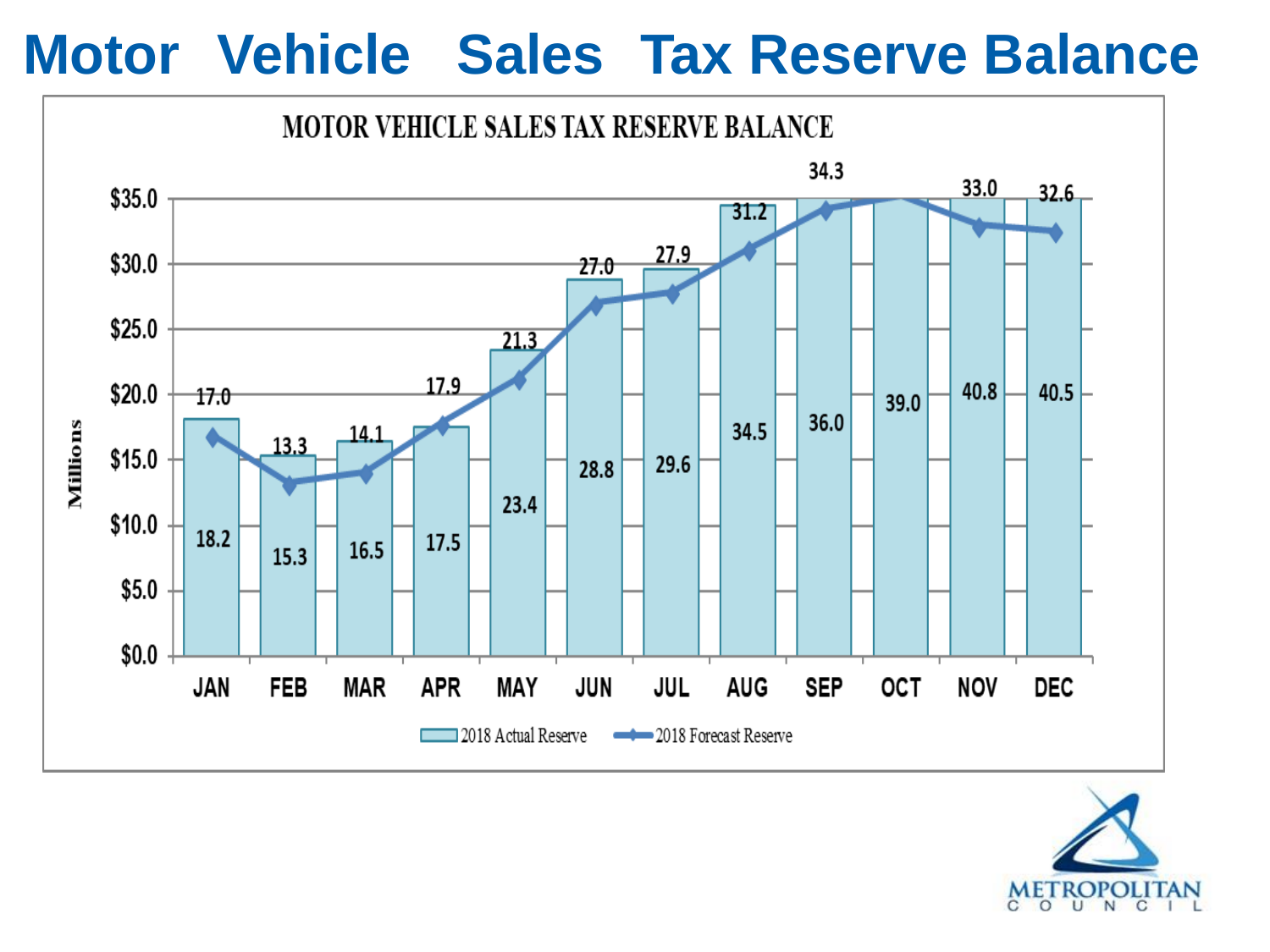## **Metro Transit Bus Operations**

|                               |               | 2018 Budget | $\frac{6}{6}$<br><b>Budget</b> |               | 2018 Year-End<br><b>Results</b> | <b>Variance</b> |
|-------------------------------|---------------|-------------|--------------------------------|---------------|---------------------------------|-----------------|
| <b>Revenues</b>               | $\mathcal{S}$ | 328,819     | 100%                           |               | 329,475                         | 656             |
| <b>Expenses</b>               |               | 305,006     | 97%                            |               | 295,049                         | 9,957           |
| <b>Transfers</b>              |               | (22, 099)   | 90%                            |               | (19, 795)                       | 2,304           |
| Change                        |               | 1,714       |                                |               | 14,631                          | 12,917          |
| <b>Beg Balance</b>            |               |             |                                |               | 69,113                          |                 |
| <b>Ending Reserve Balance</b> |               |             | $\mathcal{C}$                  | 83,744*       |                                 |                 |
|                               |               |             |                                |               |                                 |                 |
| <b>Target (minimum)</b>       |               |             |                                | $\mathcal{S}$ | 27,150                          |                 |

❖ Includes \$0.976 M of TOD

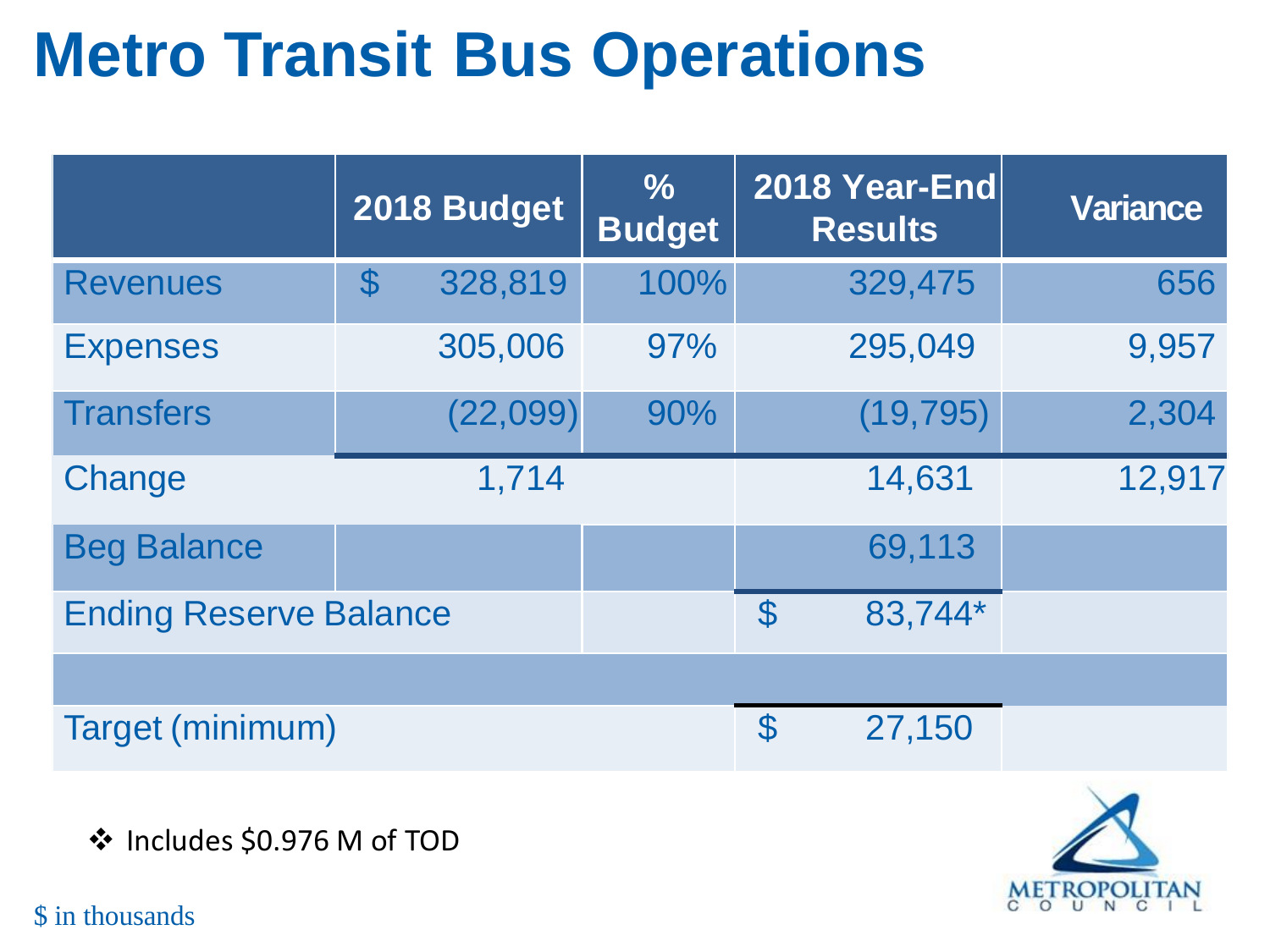## **Metro Transit LRT Operations**

|                               | 2018 Budget  | $\frac{6}{6}$<br><b>Budget</b> | <b>2018 Year-</b><br><b>End Results</b> | <b>Variance</b> |
|-------------------------------|--------------|--------------------------------|-----------------------------------------|-----------------|
| <b>Revenues</b>               | 77,842<br>\$ | 99%                            | 76,898                                  | (944)           |
| <b>Expenses</b>               | 64,482       | 91%                            | 58,539                                  | 5,943           |
| <b>Transfers</b>              | (13, 360)    | 109%                           | (14, 583)                               | (1, 223)        |
| Change                        | $\bf{0}$     |                                | 3,776                                   | 3,776           |
| <b>Beg Balance</b>            |              |                                | 9,834                                   |                 |
| <b>Ending Reserve Balance</b> |              |                                | $\mathcal{S}$<br>13,610                 |                 |
|                               |              |                                |                                         |                 |
| <b>Target</b>                 |              |                                | 6,461<br>$\mathcal{C}$                  |                 |

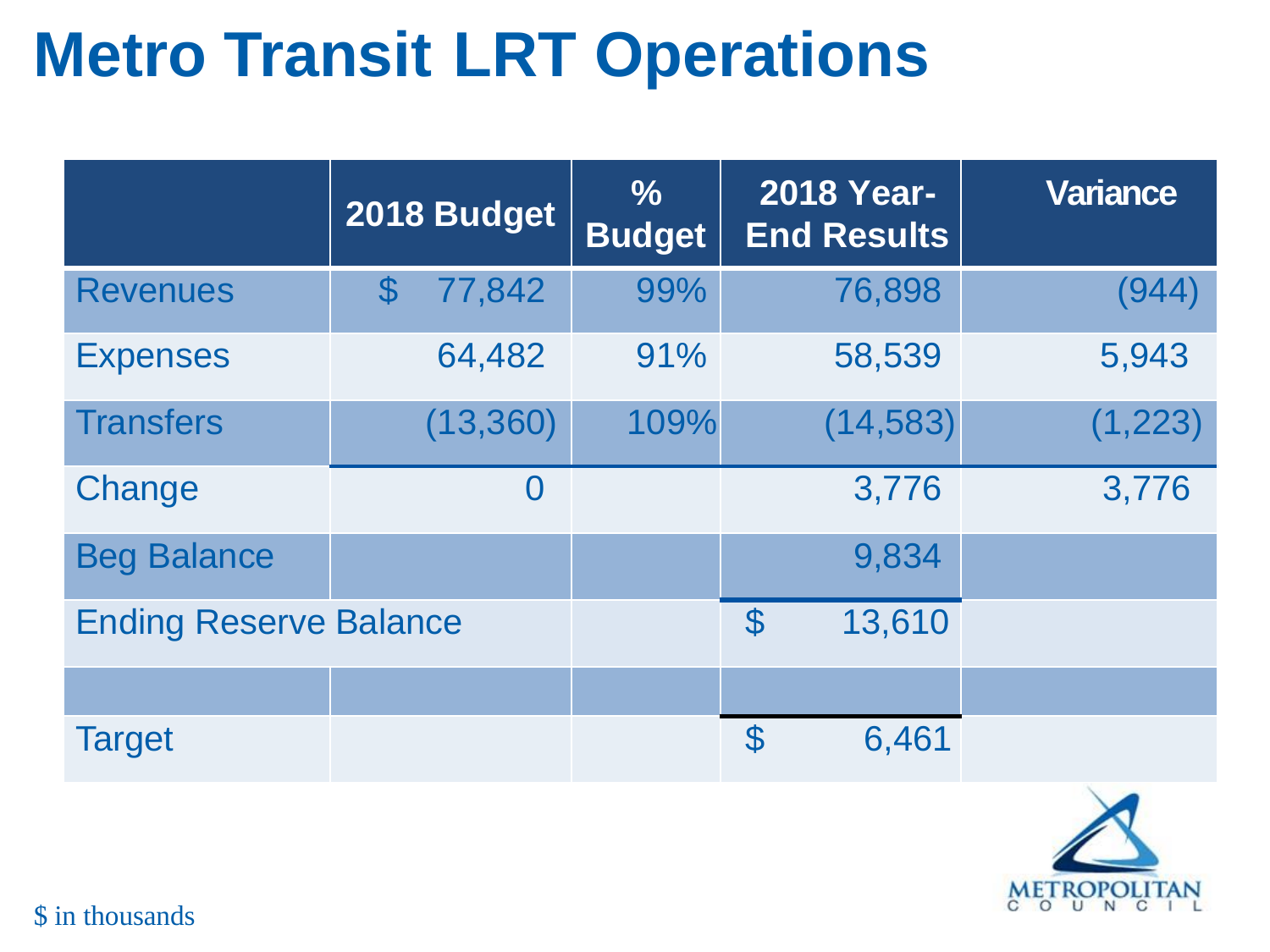### **Metro Transit Commuter Rail**

|                               | 2018 Budget             | $\frac{6}{6}$<br><b>Budget</b> | <b>2018 Year-</b><br><b>End Results</b> | <b>Variance</b> |
|-------------------------------|-------------------------|--------------------------------|-----------------------------------------|-----------------|
| <b>Revenues</b>               | 19,547<br>${\mathbb S}$ | 93%                            | 18,122                                  | (1, 425)        |
| <b>Expenses</b>               | 18,107                  | 80%                            | 14,447                                  | 3,660           |
| <b>Transfers</b>              | (1, 441)                | 123%                           | (1,767)                                 | (326)           |
| Change                        | (1)                     |                                | 1,908                                   | 1,909           |
| <b>Beg Balance</b>            |                         |                                | 3,552                                   |                 |
| <b>Ending Reserve Balance</b> |                         |                                | $\mathcal{C}$<br>5,460                  |                 |
|                               |                         |                                |                                         |                 |
| <b>Target</b>                 |                         |                                | $\mathcal{C}$<br>1,622                  |                 |